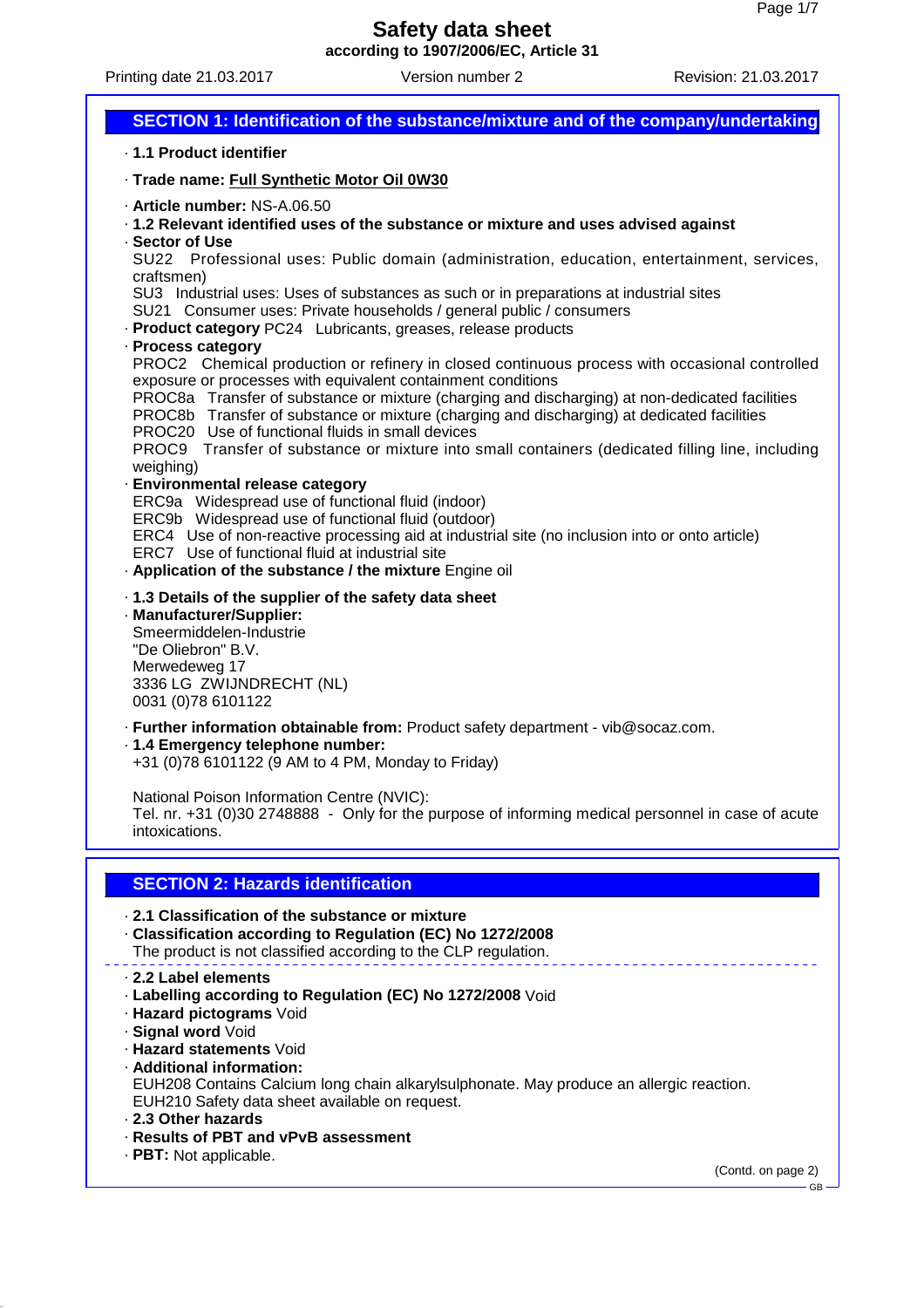Printing date 21.03.2017 Version number 2 Revision: 21.03.2017

(Contd. of page 1)

### **Trade name: Full Synthetic Motor Oil 0W30**

· **vPvB:** Not applicable.

## **SECTION 3: Composition/information on ingredients**

· **3.2 Mixtures**

| · Dangerous components:                                                                          |                                                                                                                                                                                      |             |  |  |
|--------------------------------------------------------------------------------------------------|--------------------------------------------------------------------------------------------------------------------------------------------------------------------------------------|-------------|--|--|
| CAS: 68037-01-4<br>NLP: 500-183-1<br>Reg.nr.: 01-2119486452-34                                   | 1-decene, homopolymer, hydrogenated<br><b>Asp. Tox. 1, H304</b>                                                                                                                      | 50 - 100%   |  |  |
| CAS: 147880-09-9<br>EC number: 604-611-9                                                         | Amines, polyethylenepoly-, reaction products with $1,3$ - $2.5$ - $10\%$<br>dioxolan-2-one and succinic anhydride<br>monopolyisobutenyl derivs<br>Aquatic Chronic 4, H413            |             |  |  |
| CAS: 36878-20-3<br>EINECS: 253-249-4<br>Reg.nr.: 01-2119488911-28                                | bis(nonylphenyl)amine<br>Aquatic Chronic 4, H413                                                                                                                                     | $1 - 2.5%$  |  |  |
| CAS: 68784-26-9<br>EINECS: 272-234-3<br>Reg.nr.: 01-2119524004-56                                | calcium alkylfenatesulphide, long chains<br>Aquatic Chronic 4, H413                                                                                                                  | $1 - 2.5%$  |  |  |
| CAS: 68784-31-6<br>EINECS: 272-238-5                                                             | phosphorodithioic acid, mixed O,O-bis(sec-Bu and 1,3-<br>imethylbutyl) esters, zinc salts<br>Reg.nr.: 01-2119657973-23 $\otimes$ Eye Dam. 1, H318; $\otimes$ Aquatic Chronic 2, H411 | $1 - 2.5\%$ |  |  |
| <b>Additional information:</b> For the wording of the listed hazard phrases refer to section 16. |                                                                                                                                                                                      |             |  |  |

## **SECTION 4: First aid measures**

- · **4.1 Description of first aid measures**
- · **General information:** No special measures required.
- · **After inhalation:** Supply fresh air; consult doctor in case of complaints.
- · **After skin contact:** Generally the product does not irritate the skin.
- · **After eye contact:** Rinse opened eye for several minutes under running water.
- · **After swallowing:** Do not induce vomiting; call for medical help immediately.
- · **4.2 Most important symptoms and effects, both acute and delayed**
- No further relevant information available.
- · **4.3 Indication of any immediate medical attention and special treatment needed** No further relevant information available.

## **SECTION 5: Firefighting measures**

- · **5.1 Extinguishing media**
- · **Suitable extinguishing agents:**
- CO2, dry chemical, or foam. Water can be used to cool and protect exposed material.
- · **For safety reasons unsuitable extinguishing agents:** Water with full jet
- · **5.2 Special hazards arising from the substance or mixture**
- Formation of toxic gases is possible during heating or in case of fire.
- · **5.3 Advice for firefighters**
- · **Protective equipment:**

Wear self-contained respiratory protective device. Wear fully protective suit.

## **SECTION 6: Accidental release measures**

· **6.1 Personal precautions, protective equipment and emergency procedures** Wear protective clothing.

(Contd. on page 3)

GB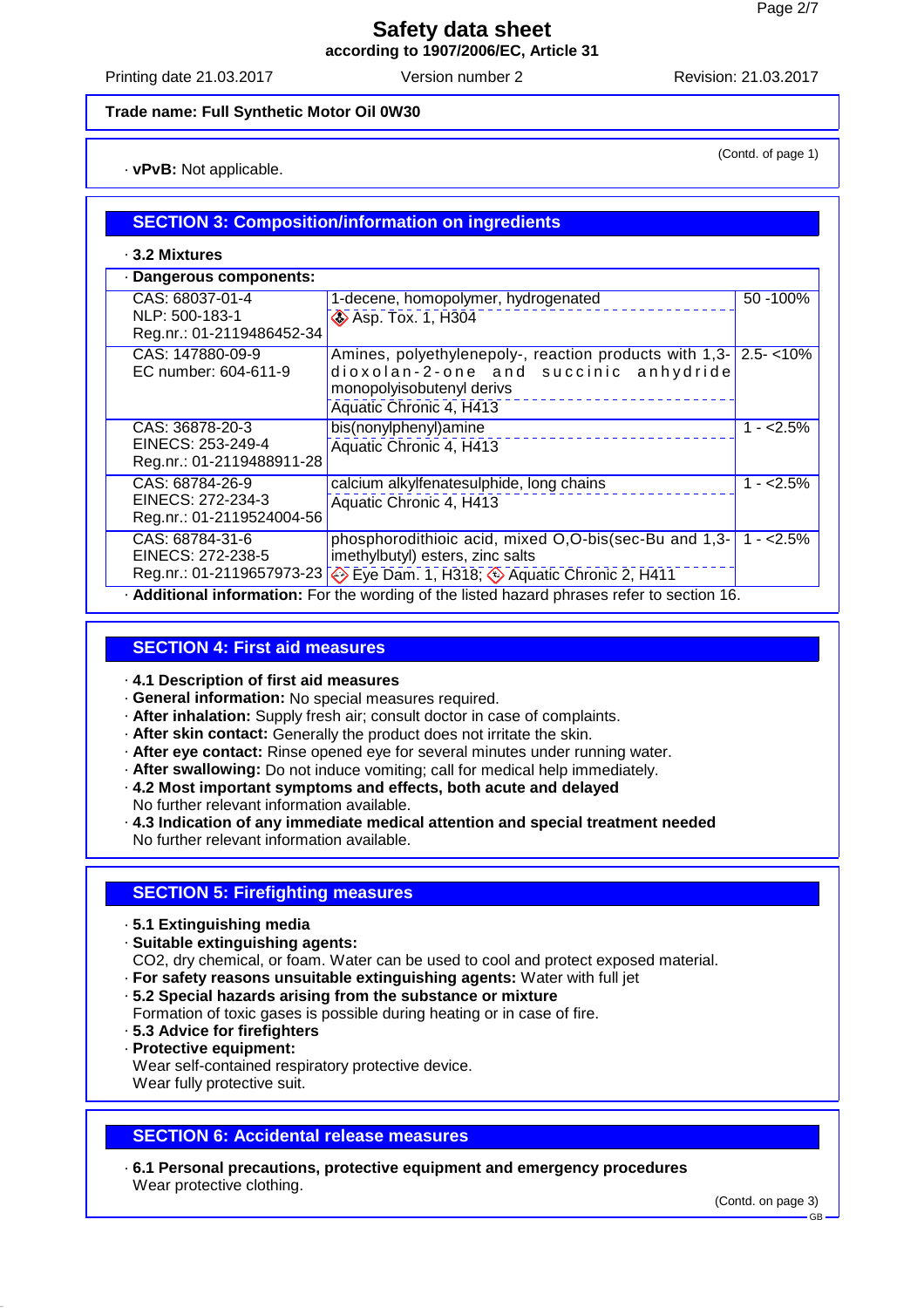Printing date 21.03.2017 Version number 2 Revision: 21.03.2017

(Contd. of page 2)

### **Trade name: Full Synthetic Motor Oil 0W30**

- · **6.2 Environmental precautions:** Do not allow to enter sewers/ surface or ground water.
- · **6.3 Methods and material for containment and cleaning up:** Absorb with liquid-binding material (sand, diatomite, acid binders, universal binders, sawdust). Remove from the water surface (e.g. skim or suck off).
- · **6.4 Reference to other sections** No dangerous substances are released. See Section 7 for information on safe handling. See Section 8 for information on personal protection equipment. See Section 13 for disposal information.

## **SECTION 7: Handling and storage**

- · **7.1 Precautions for safe handling** No special measures required. Avoid the formation of oil haze.
- · **Information about fire and explosion protection:** No special measures required.
- · **7.2 Conditions for safe storage, including any incompatibilities**
- · **Storage:**
- · **Requirements to be met by storerooms and receptacles:** Store only in the original receptacle.
- · **Information about storage in one common storage facility:** Not required.
- · **Further information about storage conditions:**
- Store in cool, dry conditions in well sealed receptacles.
- · **7.3 Specific end use(s)** No further relevant information available.

## **SECTION 8: Exposure controls/personal protection**

· **Additional information about design of technical facilities:** No further data; see item 7.

- · **8.1 Control parameters**
- · **Ingredients with limit values that require monitoring at the workplace:** Contains mineral oil. Under conditions which may generate mists, observe the OSHA PEL of 5 mg

per cubic meter, ACGIH STEL of 10 mg per cubic meter.

- · **Additional information:** The lists valid during the making were used as basis.
- · **8.2 Exposure controls**
- · **Personal protective equipment:**
- · **General protective and hygienic measures:** Wash hands before breaks and at the end of work.
- · **Respiratory protection:** Not required.
- · **Protection of hands:**



Wear gloves for the protection against chemicals according to EN 374.

Oil resistant gloves

· **Material of gloves**

Nitrile rubber, NBR PVC gloves

Neoprene gloves

Recommended thickness of the material:  $\geq 0.35$  mm

The selection of the suitable gloves does not only depend on the material, but also on further marks of quality and varies from manufacturer to manufacturer. As the product is a preparation of several substances, the resistance of the glove material can not be calculated in advance and has therefore to be checked prior to the application.

· **Penetration time of glove material**

For continuous contact we recommend gloves with breakthrough time of more than 240 minutes with preference for > 480 minutes where suitable gloves can be identified. For short-term/splash protection we recommend the same, but recognise that suitable gloves offering this level of protection may not be available and in this case a lower breakthrough time may be acceptable so

(Contd. on page 4)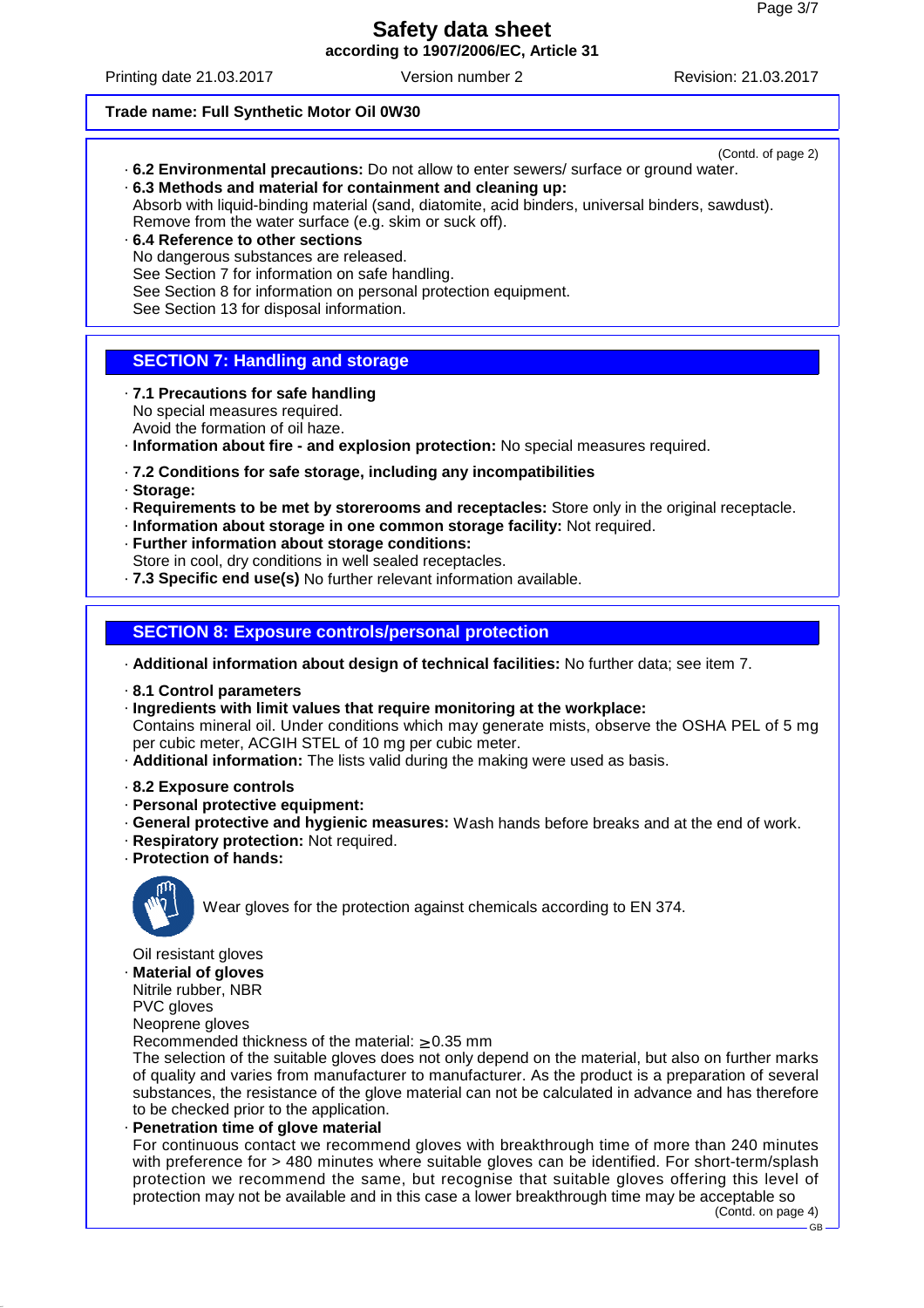Printing date 21.03.2017 Version number 2 Revision: 21.03.2017

#### **Trade name: Full Synthetic Motor Oil 0W30**

(Contd. of page 3)

long as appropriate maintenance and replacement regimes are followed.Glove thickness is not a good predictor of glove resistance to a chemical as it is dependent on the exact composition of the glove material.breakthrough time may be acceptable so long as appropriate maintenance and replacement regimes are followed.Glove thickness is not a good predictor of glove resistance to a chemical as it is dependent on the exact composition of the glove material. The exact break trough time has to be found out by the manufacturer of the protective gloves and has to be observed.

· **Eye protection:** Goggles recommended during refilling

· **Body protection:** Protective work clothing

# **SECTION 9: Physical and chemical properties** · **9.1 Information on basic physical and chemical properties** · **General Information** · **Appearance: Form:** Liquid **Colour:** Brown · **Odour:** Characteristic · **Change in condition Melting point/freezing point:** Undetermined. **Initial boiling point and boiling range:** Undetermined. · **Drip point: Pour point**  $-51 \text{ °C}$  (ASTM D97) · **Flash point:** >110 °C · **Flammability (solid, gas):** Not applicable. · **Ignition temperature:** 354 °C · Auto-ignition temperature: Product is not selfigniting. **Explosive properties:** Product does not present an explosion hazard. · **Explosion limits: Lower:** 0.6 Vol % **Upper:** 7.0 Vol % · **Density at 20 °C:** 0.848 g/cm³ · **Solubility in / Miscibility with water:**  $\blacksquare$  Not miscible or difficult to mix. · **Partition coefficient: n-octanol/water:** Not determined. · **Viscosity: 40 °C** 56.6 mm²/s (ASTM D445) · **Solvent content: Organic solvents:** 0.0 %<br>
9.2 Other information and Default Default Default Default Default Default Default Default Default Default Defau No further relevant information available.

## **SECTION 10: Stability and reactivity**

- · **10.1 Reactivity** No further relevant information available.
- · **10.2 Chemical stability**
- · **Thermal decomposition / conditions to be avoided:**
- To avoid thermal decomposition do not overheat.
- · **10.3 Possibility of hazardous reactions** Reacts with strong oxidising agents.
- · **10.4 Conditions to avoid** No further relevant information available.
- · **10.5 Incompatible materials:** No further relevant information available.

(Contd. on page 5)

GB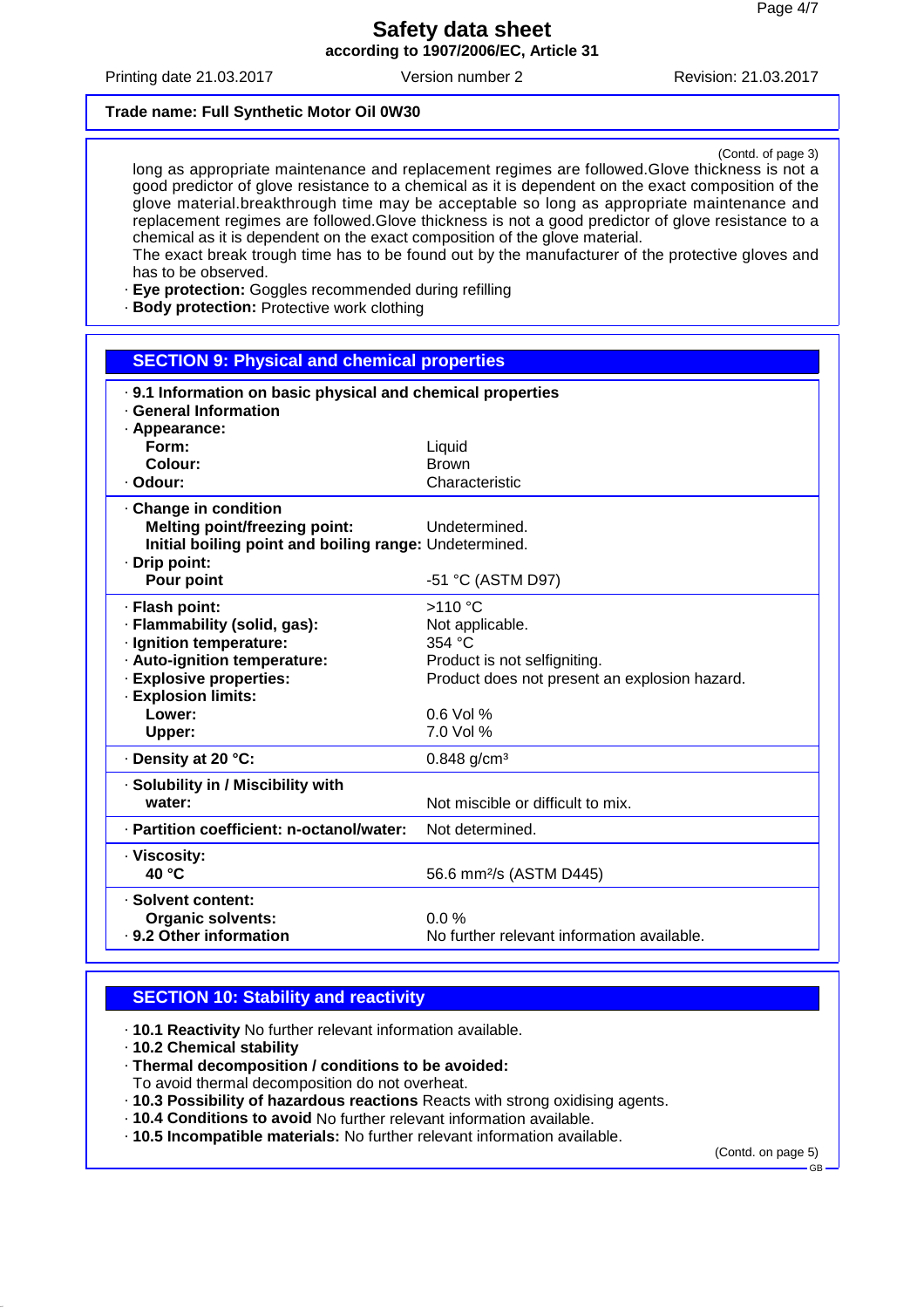Printing date 21.03.2017 Version number 2 Revision: 21.03.2017

(Contd. of page 4)

#### **Trade name: Full Synthetic Motor Oil 0W30**

· **10.6 Hazardous decomposition products:** No dangerous decomposition products known.

## **SECTION 11: Toxicological information**

· **11.1 Information on toxicological effects**

- · **Acute toxicity** Based on available data, the classification criteria are not met.
- · **Primary irritant effect:**
- · **Skin corrosion/irritation** Based on available data, the classification criteria are not met.
- · **Serious eye damage/irritation** Based on available data, the classification criteria are not met.
- · **Respiratory or skin sensitisation** Based on available data, the classification criteria are not met.
- · **Sensitisation** For respiratory and skin sensitisation: Not expected to be a sensitiser.
- · **CMR effects (carcinogenity, mutagenicity and toxicity for reproduction)** This product contains mineral oils which are considered to be severely refined and not considered to be carcinogenic under IARC. The IP 346 test demonstrates that all of the oils in this product contain less than 3% extractables.
- · **Germ cell mutagenicity** Based on available data, the classification criteria are not met.
- · **Carcinogenicity** Based on available data, the classification criteria are not met.
- · **Reproductive toxicity** Based on available data, the classification criteria are not met.
- · **STOT-single exposure** Based on available data, the classification criteria are not met.
- · **STOT-repeated exposure** Based on available data, the classification criteria are not met.
- · **Aspiration hazard** Based on available data, the classification criteria are not met.

## **SECTION 12: Ecological information**

- · **12.1 Toxicity**
- · **Aquatic toxicity:** No further relevant information available.
- · **12.2 Persistence and degradability** No further relevant information available.
- · **Other information:** The product is not easily biodegradable.
- · **12.3 Bioaccumulative potential** No further relevant information available.
- · **12.4 Mobility in soil** No further relevant information available.
- · **Ecotoxical effects:**
- · **Remark:**

This material is not expected to be harmful to aquatic organisms. The product has not been tested. The statement has been derived from the properties of the individual components.

- · **Additional ecological information:**
- · **General notes:**

Water hazard class 1 (German Regulation) (Self-assessment): slightly hazardous for water Do not allow undiluted product or large quantities of it to reach ground water, water course or sewage system.

- · **12.5 Results of PBT and vPvB assessment**
- · **PBT:** Not applicable.
- · **vPvB:** Not applicable.
- · **12.6 Other adverse effects** No further relevant information available.

## **SECTION 13: Disposal considerations**

## · **13.1 Waste treatment methods**

· **Recommendation**

Must not be disposed together with household garbage. Do not allow product to reach sewage system.

### · **European waste catalogue**

13 02 05<sup>\*</sup> | mineral-based non-chlorinated engine, gear and lubricating oils

(Contd. on page 6)

GB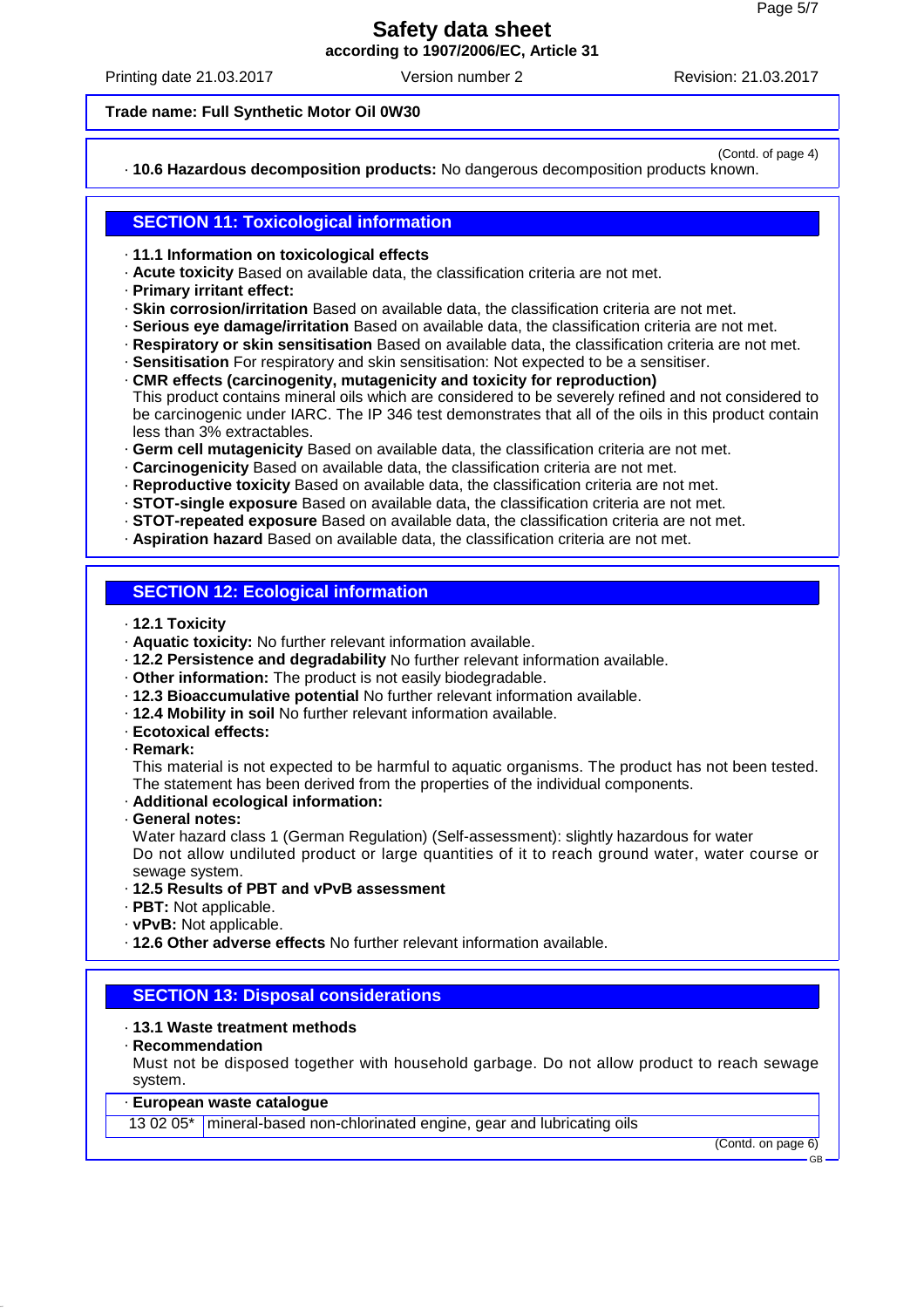Printing date 21.03.2017 Version number 2 Revision: 21.03.2017

(Contd. of page 5)

#### **Trade name: Full Synthetic Motor Oil 0W30**

· **Uncleaned packaging:**

· **Recommendation:** Disposal must be made according to official regulations.

| <b>SECTION 14: Transport information</b>                                   |                 |
|----------------------------------------------------------------------------|-----------------|
| . 14.1 UN-Number<br>· ADR/ADN, ADN, IMDG, IATA                             | Void            |
| 14.2 UN proper shipping name<br>· ADR/ADN, ADN, IMDG, IATA                 | Void            |
| . 14.3 Transport hazard class(es)                                          |                 |
| · ADR/ADN, ADN, IMDG, IATA<br>· Class                                      | Void            |
| ⋅ 14.4 Packing group<br>· ADR/ADN, IMDG, IATA                              | Void            |
| . 14.5 Environmental hazards:<br>· Marine pollutant:                       | No.             |
| · 14.6 Special precautions for user                                        | Not applicable. |
| 14.7 Transport in bulk according to Annex II<br>of Marpol and the IBC Code | Not applicable. |
| · UN "Model Regulation":                                                   | Void            |

## **SECTION 15: Regulatory information**

· **15.1 Safety, health and environmental regulations/legislation specific for the substance or mixture**

· **Directive 2012/18/EU**

· **Named dangerous substances - ANNEX I** None of the ingredients is listed.

· **National regulations:**

· **Waterhazard class:** Water hazard class 1 (Self-assessment): slightly hazardous for water.

· **15.2 Chemical safety assessment:** A Chemical Safety Assessment has not been carried out.

## **SECTION 16: Other information**

This information is based on our present knowledge. However, this shall not constitute a guarantee for any specific product features and shall not establish a legally valid contractual relationship.

· **Relevant phrases**

H304 May be fatal if swallowed and enters airways.

H318 Causes serious eye damage.

H411 Toxic to aquatic life with long lasting effects.

H413 May cause long lasting harmful effects to aquatic life.

· **Department issuing SDS:** Product safety department.

· **Contact:** Product safety department

· **Abbreviations and acronyms:**

RID: Règlement international concernant le transport des marchandises dangereuses par chemin de fer (Regulations Concerning the International Transport of Dangerous Goods by Rail)

IATA-DGR: Dangerous Goods Regulations by the "International Air Transport Association" (IATA)

ICAO: International Civil Aviation Organisation

ICAO-TI: Technical Instructions by the "International Civil Aviation Organisation" (ICAO)

ADR: Accord européen sur le transport des marchandises dangereuses par Route (European Agreement concerning the International Carriage of Dangerous Goods by Road)

(Contd. on page 7)

GB